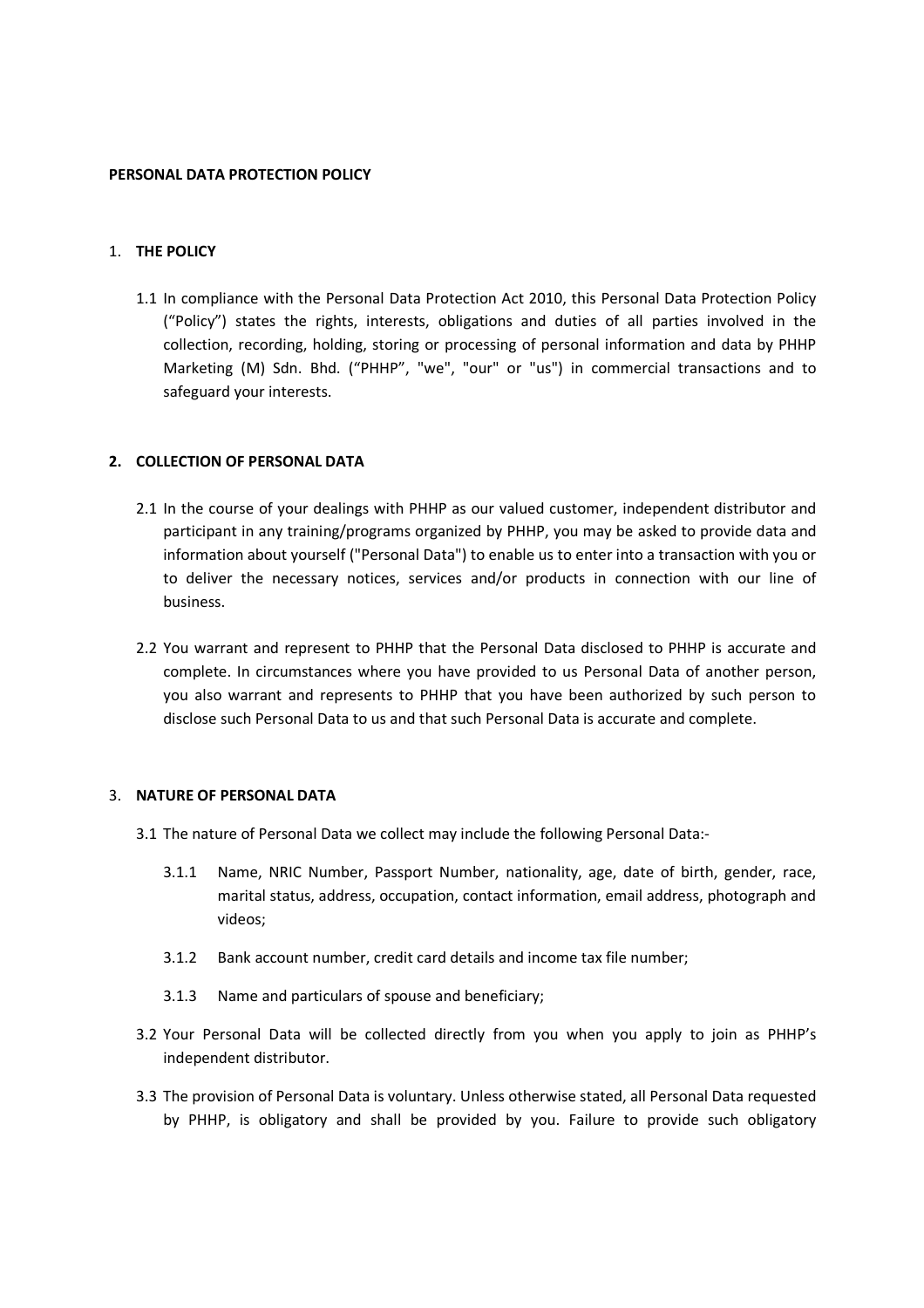information may result in PHHP not being able to register you as our independent distributor to further provide you with our products or services or in such situations whereby you stop providing such obligatory information, will result in us being :-

- 3.3.1 unable to provide you with the notices, services and/or products requested;
- 3.3.2 unable to update you on our latest product launches, promotions and events;
- 3.3.3 unable to process your application for our program and/or contest.

#### 4. **PURPOSE OF COLLECTING PERSONAL DATA**

- 4.1 The Personal Data you provide will be collected, used and otherwise processed by us for, amongst others, the following purposes:
	- 4.1.1 to process your application as independent distributor of PHHP;
	- 4.1.2 to provide you with products and services under PHHP's business;
	- 4.1.3 to process your payment transactions;
	- 4.1.4 to process your bonus payment transactions;
	- 4.1.5 to help you find an independent distributor to sponsor you and to facilitate your business activities as an independent distributor;
	- 4.1.6 to send you information related to our products, promotions and events through various communication channels such as email, telephone calls, text messages or social media;
	- 4.1.7 to deliver notices, services or products and the marketing of such services or products;
	- 4.1.8 to assess your application for, and administer your participation in the program and/or contest organized by PHHP;
	- 4.1.9 to conduct internal record keeping;
	- 4.1.10 to conduct data analysis and identifying your sales performance and trends and determining the effectiveness of PHHP's promotional campaigns and sales strategy;
	- 4.1.11 to facilitate communications between PHHP and you regarding your purchase and provide you with related customer service;
	- 4.1.12 to publish in PHHP's media including websites and publications;
	- 4.1.13 to respond to your queries;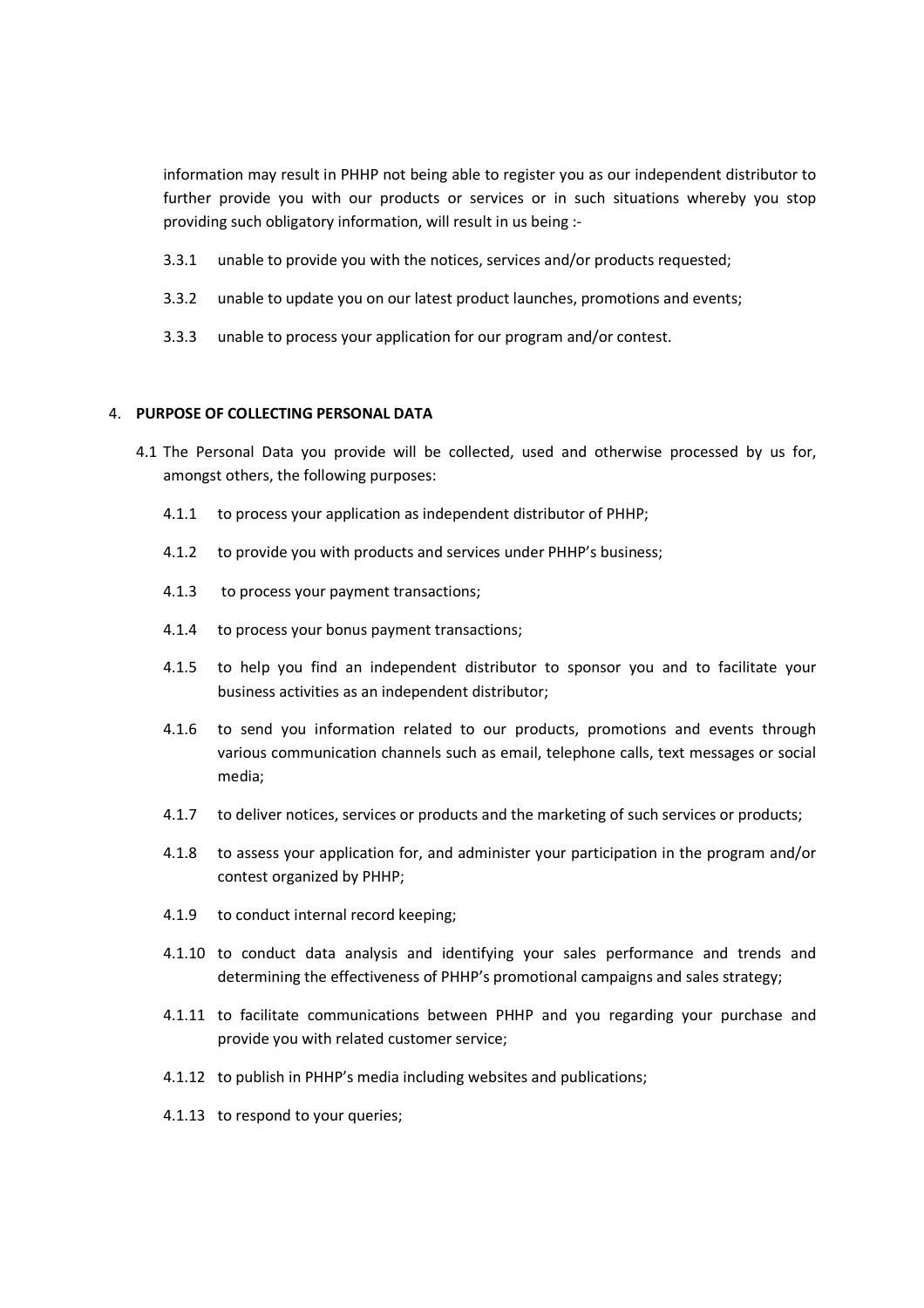- 4.1.14 to allow you to utilize features of the website, if and when you choose to do so;
- 4.1.15 to meet any legal or regulatory requirements related to our provision of services and products and to make disclosure under the requirements of any applicable law, regulation, direction, court order, by-law, guideline, circular or code applicable to us.

## 5. **DISCLOSURE**

- 5.1 Your Personal Data provided to us will be kept confidential but you, hereby, consent and authorize us to provide or disclose your Personal Data to the following categories of parties:-
	- 5.1.1 other independent distributor to the extent necessary for them to contact you to fulfill your order or provide a service to you;
	- 5.1.2 your upline distributors in your hierarchy group (line of sponsorship);
	- 5.1.3 any person to whom we are compelled to do so under law;
	- 5.1.4 our business partners and online affiliates that provide related services or products in connection with our business including our auditors, bankers, system provider, payment gateway provider, sms gateway provider and email gateway provider;
	- 5.1.5 government agencies, statutory authorities and industry regulators;
	- 5.1.6 our appointed service or product providers as may be necessary or appropriate.

#### 6. **PRINCIPLES OF PERSONAL DATA PROTECTION ACT**

- 6.1 In compliance to the Personal Data Protection Act 2010, PHHP commits to uphold the 7 Principles of Personal Data Protection as follows:-
	- 6.1.1 General Principle. PHHP shall not process your Personal Data except with your consent.
	- 6.1.2 Notice & Choice Principle. PHHP shall inform you by written notice that your Personal Data is being processed and shall provide a description of that Personal Data including the information about the purpose of data usage, your rights to request access or correction of the Personal Data and how to contact PHHP with any queries or complaints regarding the personal data.
	- 6.1.3 Disclosure Principle. PHHP shall not disclose your Personal Data without your consent.
	- 6.1.4 Security Principle. PHHP shall take practical steps to safeguard your Personal Data from any loss, misuse, modification, unauthorized or accidental disclosure, alteration or destruction.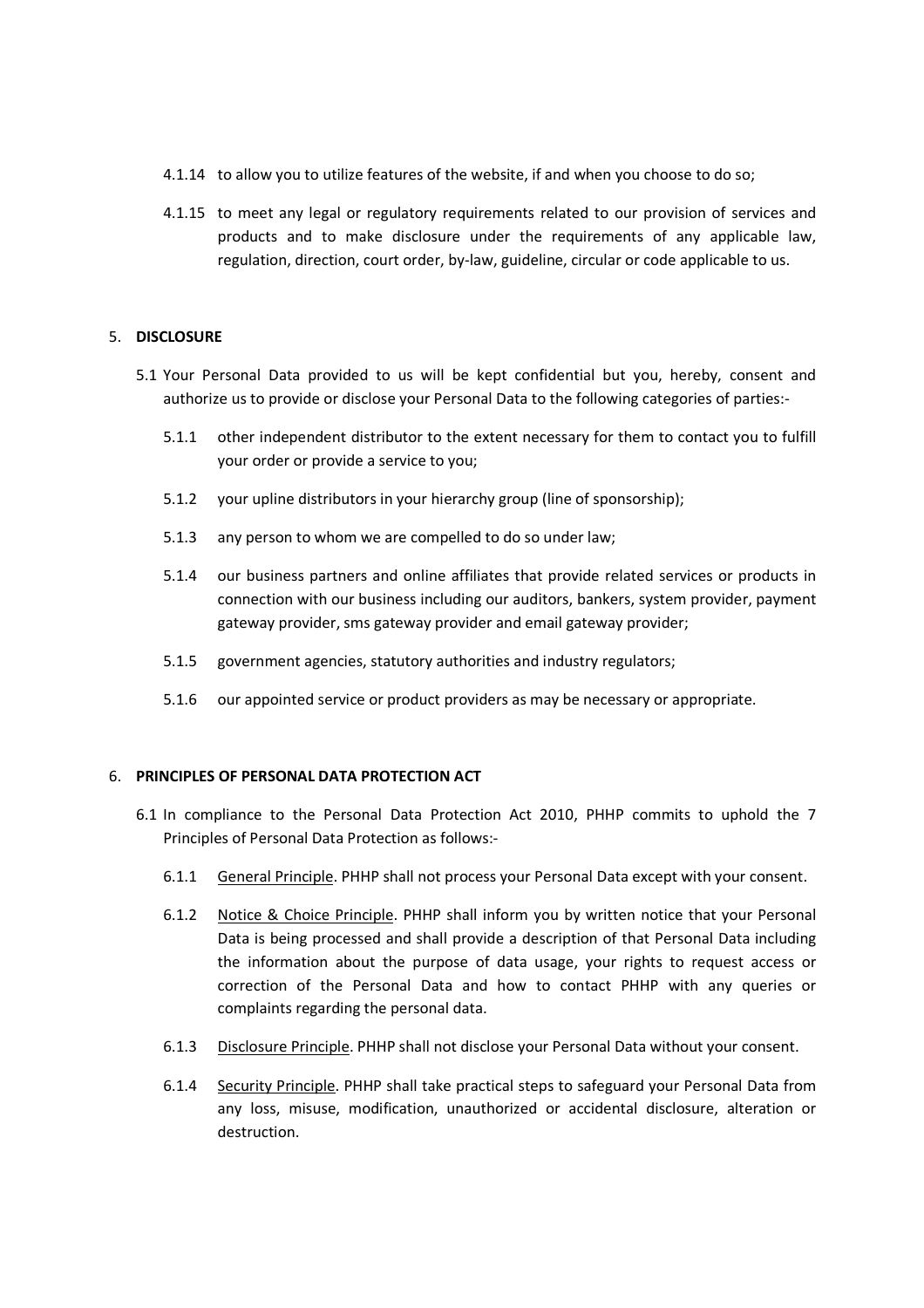- 6.1.5 Retention Principle. The Personal Data processed for any purpose shall not be kept longer than is necessary for the fulfillment of the purposes for which it was collected;
- 6.1.6 Data Integrity Principle. PHHP shall take responsible steps to ensure that the Personal Data is accurate, complete, not misleading and kept up to date.
- 6.1.7 Access Principle. You shall be given access to your Personal Data held by PHHP and be able to correct it.

# 7. **SAFEGUARDS**

- 7.1 We will need to validate the identity of anyone making an access request, to ensure that we do not provide your information to anyone who does not have the right to that information.
- 7.2 PHHP reserves the right not to entertain any request for withdrawal of consent, access or correction of any Personal Data in the following circumstances:-
	- 7.2.1 where insufficient information has been provided by you or any party making a request to enable PHHP to positively locate and identify the Personal Data in question;
	- 7.2.2 where there is reasonable doubt surrounding your identity or the identity of the person making the request or where PHHP feels that you or the requesting party is not in fact the owner or the subject of the Personal Data in question and is not lawfully entitled to make any requests in relation to the Personal Data;

## 8. **EXCLUSION OF LIABILITY**

- 8.1 Notwithstanding the above, PHHP shall not be held liable for any purported violation, breach or non-compliance with any precepts of privacy or the protection of Personal Data in the following circumstances:-
	- 8.1.1 where an act of nature or event outside the control of PHHP results in the damage or malfunction or destruction in any equipment or machinery used to secure, store or process Personal Data;
	- 8.1.2 where the Personal Data is readily available or able to be found in public domain;
	- 8.1.3 where despite PHHP's best efforts, there is unauthorised access, modification, alteration, misuse, tampering or abuse of Personal Data caused by the malicious or fraudulent or criminal acts or conduct of a third party not being under the control or direction of PHHP.